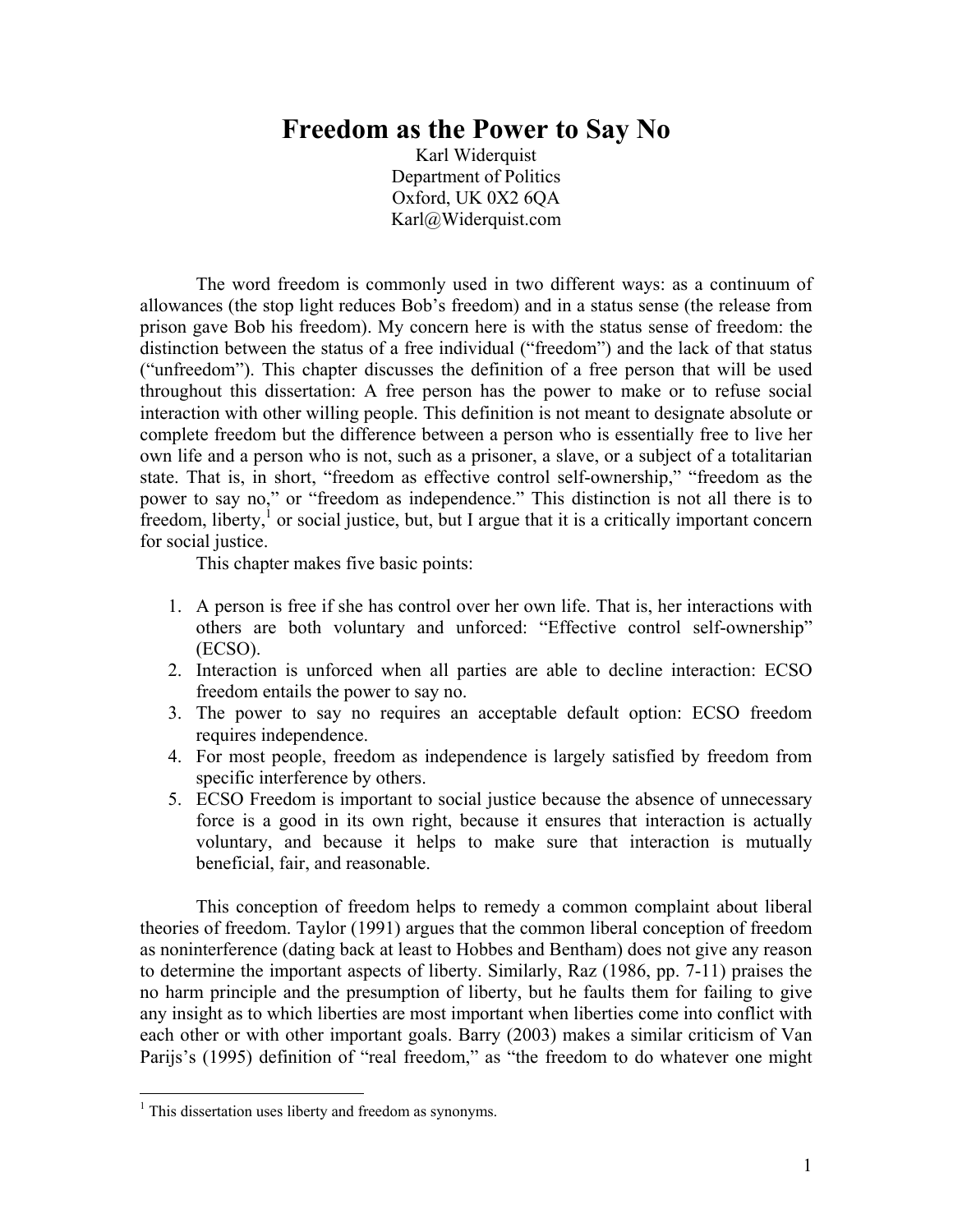want to do;" real freedom, according to Barry, is so broad that it becomes hard to tell whether one state of the world has more real freedom than another. Focusing on the status of a free individual helps identify which liberties are central to maintaining freedom, and so it helps identify which freedoms are most important to protect, secure, or remedy in a world in which every law and every property right restricts someone's freedom to do something.

It is important to understand that stressing freedom as independence is not the same as stressing independence as an ideal. Social interaction is not bad; it is very good; and it is something people should seek. But the potential benefit of social interaction is no excuse for one group, even a majority group, to impose its idea of desirable terms of interaction on people who have no choice but to accept. If social justice implies a concern that people enter social cooperation, not by force, but as free individuals, it is important that society does not begin by interfering with their independence, and it may well imply that securing independence for all is an important goal of a just society.

Part one explains this definition of freedom and its entailments and discusses why it is important. Part Two discusses the relationship between this conception of freedom and other conceptions. The primary goal of that section is to explain this definition in relation to others, but hopefully it also brings out some of the importance of securing this kind of freedom.

#### **Part One**

#### *1A. Effective control self-ownership, power to say no, and independence*

You and I can meet for a cup of coffee. If I make it impossible for you to reach me, you lack a liberty or a freedom, but you still a free person. If I have the power to force you to meet me for a cup of coffee (say by physical intimidation), you are not a free person, at least not for the time I hold this power over you. If a third person has the power to force us not to meet, we are also unfree, but I will focus on freedom as the power to say no because I believe that the rights needed to secure the power of social interaction with willing partners are more obvious and straight forward than those needed to secure the power to refuse social interaction.

There are two kinds of social interaction. First, people need to interact somehow, just to keep out of each other's way (such as the designation of public streets and rules for using them). Second, people want to interact to work together to achieve some goal. Mandatory rules for the first type of interaction are almost always unavoidable, but as long as they are not one-sided and are truly designed only to keep each other out of each other's way, they need not interfere with a person's control of her own life. But forced interactions of the other type can threaten individual self-direction.

A person, who controls her interaction with others, controls an important aspect of her life. One good phrase to describe this understanding freedom as the control of interactions is "effective control self-ownership" (Christman 1991; Vallentyne 2003). Christman uses Honore's discussion of the incidences of ownership (Honore 1987) to divided the concept of self-ownership into various incidences that require *separate* justifications. Control self-ownership is the right to decide what you will do. Income selfownership is the right to the income you are capable of securing by selling your abilities. Christman argues that control self-ownership is part of the core of human liberty and self-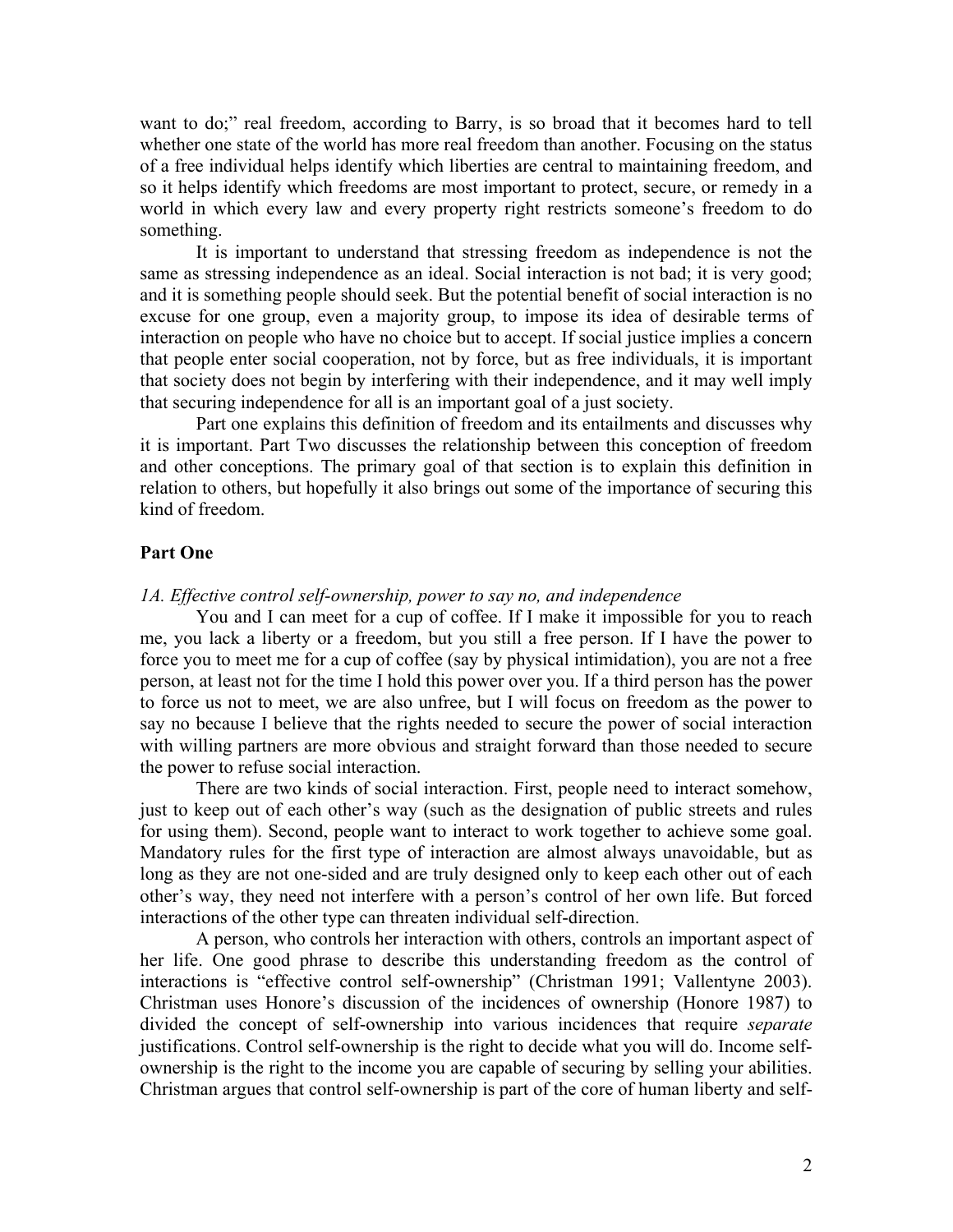determination, but that income self-ownership is not. I will argue that a person who lacks effective control self-ownership is unfree in an extremely important way that other concepts of liberty do not capture. Fienberg (1979, 16) carriers over a similar notion of freedom to the status sense of the word, "Calling individual self-direction freedom may be to emphasize the over-riding importance of one particular kind of desire or option, namely, to decide for oneself what one shall do."

If freedom entails being free from certain kinds of force, it requires an understanding of force. Gerald Cohen describes force simply, "When a person is forced to do something, he has no *reasonable* or *acceptable* alternative. He need not have no alternative at all" (Cohen 1988, p. 245, emphasis original). Cohen is careful to demonstrate that being forced does not necessarily entail doing it unfreely or involuntarily. If someone forces you to do something you would willingly have done anyway for other reason, you still do it voluntarily or freely. Because I am focusing the absence of force both for its own right and as a check to make sure that interaction is actually voluntary, I will make only small use of Cohen's distinction between forced and involuntarily action.

If human interaction is to be unforced, people have to have some acceptable default option that they can call up if they wish to refuse interaction. To have the power to say no, people have to be able to produce for themselves a life that is reasonable, acceptable, and not thoroughly bad in an absolute sense.

Clearly, some people are incapable of being free in this sense. Children and mentally incompetent people cannot make a good judgment whether they should engage in a particular interaction. Someone has to take responsibility for them. People with significant physically disabilities are capable of evaluating offers of interaction, but may be incapable for producing an acceptable life for themselves without aid from others. These issues are important, but I am going to put them aside for a later chapter and focus only on mentally and physically competent adults. I will argue through a series of illustrations that, for able adults, freedom as independence is largely satisfied by freedom from specific interference by others. And I will argue that the prevailing system of legal rights in most countries interference with the independence of a significant number of citizens. That is, the idea of freedom discussed in this chapter is a type of freedom of noninterference. It is an effort to prioritize, which freedoms are most important not to interfere with. The discussion of whether the power to say no can and should be extended to those who do not have it in the absence of interference, and how such freedom interacts with positive duties is put off until later chapters.

Imagine a large continent with a population of one (call her Lucy) and with plentiful external assets including natural resources and the technology and assets left by previous generations (call these resources "external assets" because they are external to the individual<sup>[2](#page-2-0)</sup>). With the aid of these external assets, she can meet her physical needs and pursue some independent projects. But she'll be awfully lonely; she might be so lonely that her life is thoroughly bad in an absolute sense, but I am focusing on economic interaction, not purely social interaction, and so for now, assume that a such life is a reasonable if not desirable alternative to social interaction: Her life is as good as she can make it without interaction with others and considerably better than the life of someone who was incapable of using these assets to meet her own needs and wants or than

 $\overline{a}$ 

<span id="page-2-0"></span> $2$  Van Parijs's (1995) uses this term.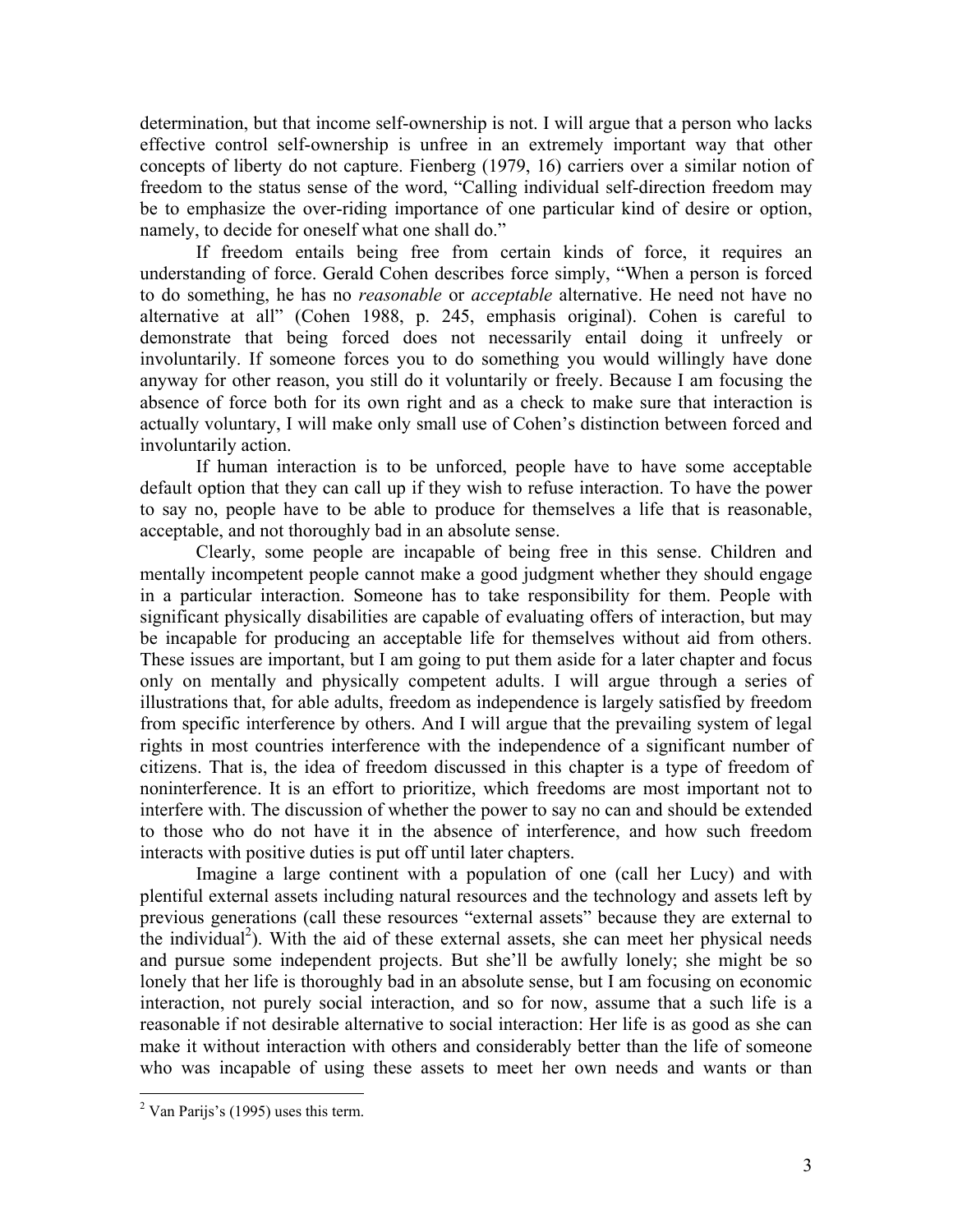someone who does not have sufficient assets to aid her in meeting her own needs and wants.

Lucy is a free person. There are many things she cannot do, but no one forces her to do or not do anything. This fact is as obvious as it is uninteresting in a world where there is no one else. But suppose, unknown to us until now, a guy named Ricky is living somewhere on the continent, and he's capable of defending what he calls his. Ricky's presence gives Lucy new opportunities for beneficial interaction, but it also creates unfreedoms she didn't know she had. She can't take any of Ricky's stuff. There are things she might want him to do that she can't make him do. These unfreedoms reduce her freedom in its continuous sense, but they do not make her an unfree person in the status sense. Any arrangement they make to respect each other's space will make them unfree to do specific things, but as long as their arrangement leave them capable of going on with their lives, they remain free people.

It might be possible for a much larger population to live on this continent while they all retain the freedom Lucy has. As long as the respect each other's space, they can gain the benefits of opportunities for interaction without sacrificing their independence. Respecting each other's space does not necessarily involve private property, as it is usually understood. These could be nomadic people who all use the same external assets at different times. However, the presence of others, even under conditions of plenty, might necessitate some kind of rules about to who gets to use what when. Some areas might have to be designated as public or private and rules might be necessary for the use of public spaces, and the rationing of scarce goods. When and how property can be designated private or public is the subject for chapter three. For now, it is just enough to recognize that these restrictions interfere with Lucy and reduce her liberty, but they don't necessarily challenge her status as a free person as long as they leave her with a substantial private sphere in which she can build an acceptable life on her own without depending on the permission of others. Lucy and the other citizens are free people—free to interact and free not to interact—and there interactions are voluntary.

However, society could make rules that put people in a position in which they are not free to refuse social interaction and lose their freedom as independence. Imagine it's just Lucy and Ricky again and Ricky somehow establishes ownership of all the land and assets on the continent except for one public bench. Lucy owns no property external to herself. Trade between the two is governed by the usual conventions of the market. Lucy has the legal right to refuse exchanges with Ricky, but no power to refuse interaction; she is not free object to the terms of interaction or the type of interaction offered. If Lucy actually refuses to trade with Ricky, she faces the unreasonable alternative of having nothing to do but sit on the park bench until she dies of starvation. She retains a legal right to say no, but no effective power to say no. In other words he is forced to do what Ricky says.

What would it take to turn Lucy's nominal right to say no, into effective power to say no? She would need access to enough resources to secure a reasonable, acceptable life on her own *before* making any cooperative arrangements with Ricky. She does not necessarily have to have as many resources as Ricky to be free. Equal access to resources might also be extremely important to social justice, but equality is not the subject of this chapter; freedom is, and it is possible to be free person who is unequal. To be a free person, Lucy needs only enough resources to make her interaction with Ricky truly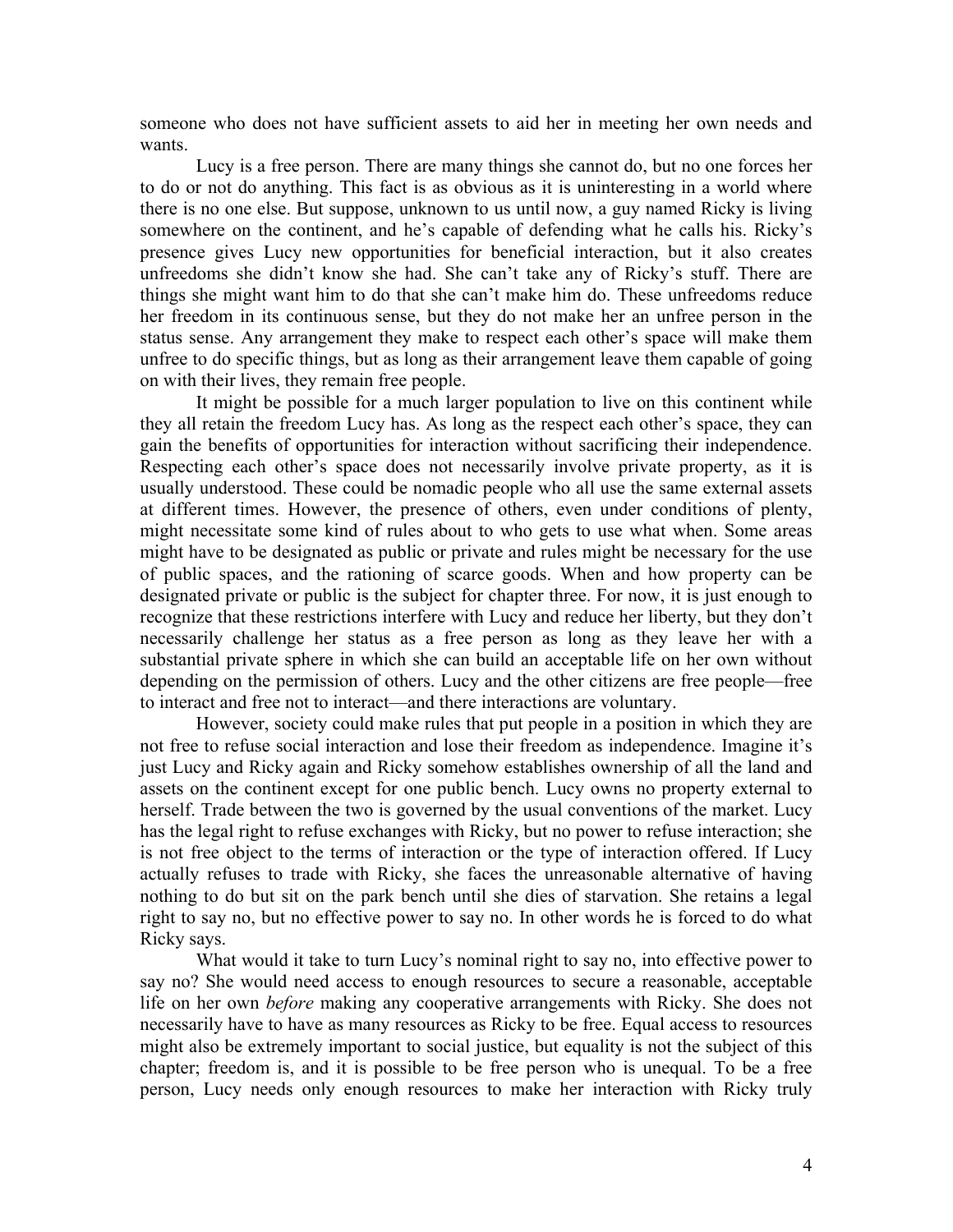unforced. How many and what kinds of resources that requires is a difficult question that depends on what resources are needed to produce an acceptable level of functioning.

Although there must be some level that leaves a person unfree, and some level assures effective freedom, there may be a considerable area of restricted freedom in between. That is, there can be a clear distinction between the two without a clear cutoff. For example, a person in prison under life sentence is unfree, and a person outside is free. What about someone who is on is regularly furloughed from prison one hour per week? One day? Six days? Six days and 23 hours? Those situations fall into the murkier area of restricted freedom. But suppose instead of furloughing the prisoner, the authorities gave him access to video games. That option makes him freer than before, but no less a prisoner. Even access to an infinite number of videogames (assuming they are a frivolous luxuries) would not make him a free person. Similarly, if we took a free woman and denied her access to one videogame after another, we would make her less and less free, but we would not threaten her status as a free person as making her a part-time prisoner would. For the most part I am not talking about reductions of freedom that make a person entirely unfree, but that do threaten her status as a free person and move her into the area of restricted freedom. Chapter 4 discusses the functionings needed for freedom as independence. For now, all we need to realize that there is some level of functioning that leaves a person unfree to refuse interaction with others.

One might ask whether multiple job offers from different employers would be enough to make Lucy free. Suppose Ricky clones himself several times over, and spits his property among all the new Rickies. But all the Rickies make the same offer to Lucy. Lucky is free to turn down any one of the Rickies, but she is just as forced to accept one of them. Of course, it is possible that competition for Lucy's services will force better offers from the Rickies. As long as one gives her an acceptable offer, she has an acceptable alternative to the other offers. Her interaction with the others as a whole is still forced even if she finds the best offer acceptable, because she has no acceptable alternative to the entire set of offers. If competition for Lucy bring a range of acceptable offers, she participates freely barely noticing that she is forced to accept something.<sup>3</sup> But, even the existence of a diverse set of employers does not ensure that the best offer will be an acceptable offer, rather than the least unacceptable offer. She is still in a situation in which she ````````has to accept one *whether or not* one is acceptable.

It is important to realize that Lucy's unfreedom is a result of a system of rights that denies her access to external assets she needs to satisfy her own needs and wants through her own efforts. That is, her unfreedom is the results of interference.

Writers at least as long ago as the Eighteenth Century recognized that lack of access to external assets such as land can have a profound effect on an individual's freedom. Adam Smith observes that workers have a disadvantage in disputes over pay and working conditions because, "A landlord, a farmer, a master manufacturer, or merchant, though they did not employ a single workman, could generally live a year or two upon the stocks which they have already acquired. Many workmen could not subsist a week, few could subsist a month, and scarce any a year without employment." (Smith 1976, book I, chapter 8, paragraph 12). Rousseau argues, "It is impossible to enslave a man without first putting him in a situation where he cannot do without another man, and since such a situation does not exist in the state of nature, each man there is free of this

<span id="page-4-0"></span><sup>&</sup>lt;sup>3</sup> See Cohen's (1988, pp. 241-246) discussion of acting freely despite being force.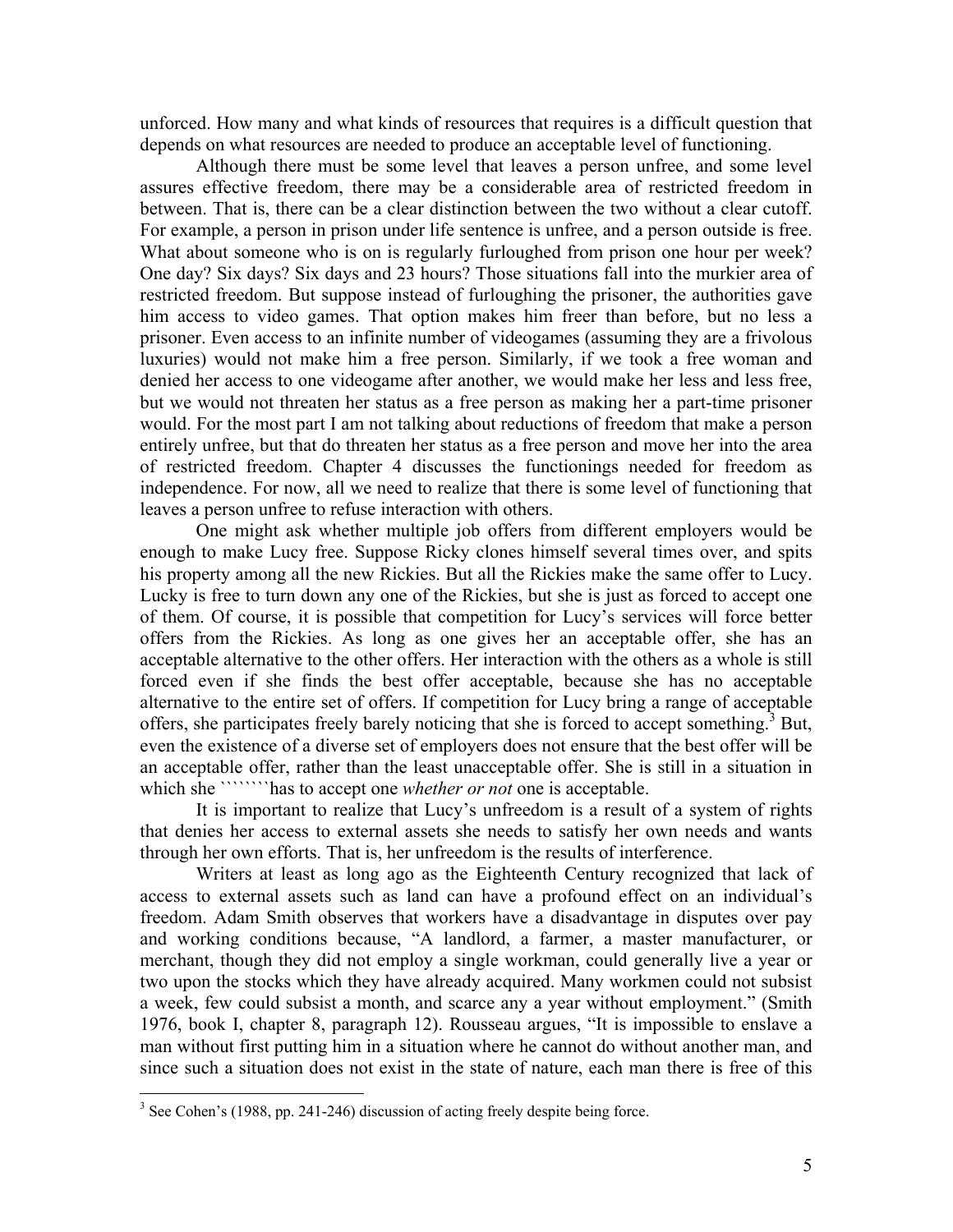yoke" (Rousseau 1984, p. 106). He goes on to argue that servitude is the inherent result of the monopolization of natural resources by a portion of the population (Rousseau 1984, pp. 119-120).

In the Nineteenth Century, J. S. Mill recognizes, "Men might as well be imprisoned, as excluded from the means of earning their own bread." He argues that only those whose bread is already secured by their pecuniary circumstances are free from dependence on the good will of other people (Mill 1965, p. 282). Herbert Spencer (1872, p. 132) argued that in a nation where all land had been appropriated, "All who are not landowners, have no right at all to its surface. Hence, such can exist on the earth by sufferance only. They are all trespassers. Save by the permission of the lords of the soil, they can have no room for the soles of their feet."

In the Twentieth Century, G. A. Cohen criticizes market capitalism because, "it allows private ownership of the means of existence which no one has the right to own privately, and therefore rests upon an unjust foundation," and he goes on to argue that the collectivization of property could leave workers with the same lack of control over their lives as prevailed under private property (Cohen 1988, p. 298). Jeremy Waldron describes the homeless as unfree in some of the most basic ways. The homeless are unfree to perform many of the most essential acts of human life such as eating, drinking, and sleeping. They may retain legal right to free speech and belief, but without a place to exercise these freedoms, they are unfree to take advantage of them. He also argues that this loss of freedom is the result of interference by others (Waldron 1993, 315-319).

However, a lack of independence is not always the result of interference. Imagine a lifeboat in severe storm. Like Raz's hounded woman (Raz 1986), every person on the boat must literally pull their own weight by rowing and bailing every waking moment or the boat will sink and everyone aboard will drown. The right or the power to say no to social interaction cannot exist in this environment, and if one refuses to cooperate, the rest of society has little choice but to cast him adrift. The root cause of the force applied to each person is not interference, and there may not be an injustice in this lifeboat society, but there is a lot of unfreedom.

But this extreme cause has an important difference from most others. Even in a society that in which the population is large enough that not everyone can be independence at the same time, the fact that any one of them is unfree to be self-sufficient is the result of interference by the others. The simultaneity problem, and whether the lack of resources to make everyone self-sufficient is justification for removing the freedom to say no, is addressed in chapter 8; in this chapter it is only necessary to recognize that such action makes a person unfree.

### *1B. The importance of the freedom as independence*

The primary concern here is with market interaction most especially the labor market, but the power to say no is also important in nonmarket interaction. For example, imagine a homeless person who has to choose between going hungry and sitting through a religious speech at a soup kitchen. Also, imagine a society called Patriarchy that force women into the position, in which they must find and keep a husband or a face financial destitution that is thoroughly bad in an absolute sense. This might not be hard to imagine. Men have important reasons to desire a wife, but they can go on unmarried without facing such an unacceptable alternative. Underlying this example are the rules of the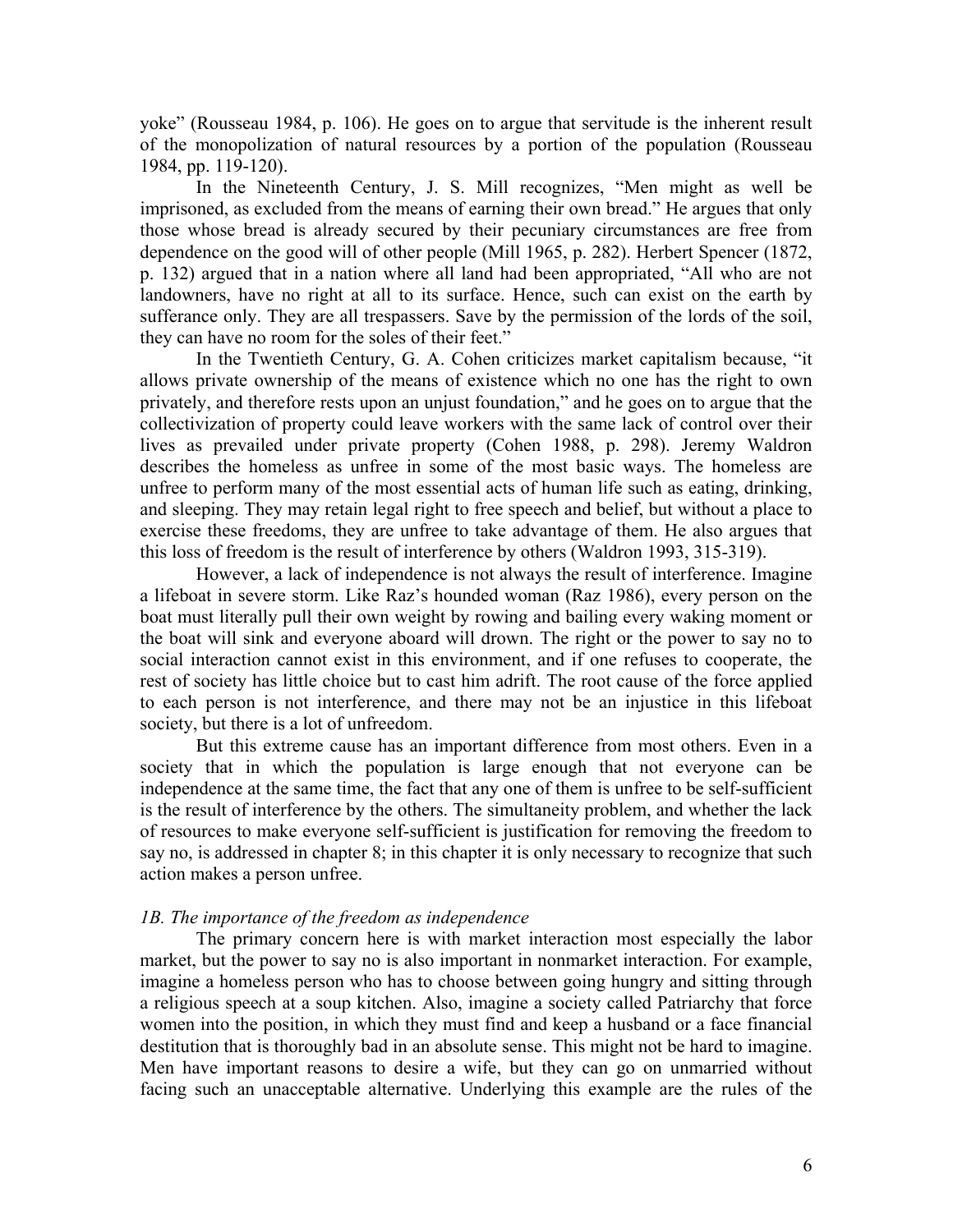society that make women financially dependent. These rules are bound to be unjust in their own right, but this example involves only the unfreedom that follows from the fact of financial dependence not from the injustices that generate it or other injustices that follow from it.

It seems reasonable to think that men would have the ability to use their financial status to obtain desirable marriage terms. It is possible that men have such a strong desire for a good marriage and there will be such competition for desirable mates that men will not be able to use their financial position to their advantage, and they will be effectively on an equal footing in setting the marriage terms. But is it really likely to expect this outcome for all women? It seems more likely that at least in some segments of the marriage market, the financial dependence of one partner will lead to terms that are not merely one-sided but cruel. A very large consensus has developed agreeing that it is wrong to have one gender of people financially depended on the other. In fact, there is hardly any kind of significant social interaction that people find it acceptable for one group of people to be denied the right to refuse interaction with others—except for the labor market.

The lack of concern with the right of refusal in the labor market is particularly surprising in light of its central importance to people's lives and its enormous inequalities. For most people, labor takes half of their waking hours for most of their adult years, and concern with it fills up much more time. But the labor market has inequalities of opportunity, inequalities of outcome, inequalities in the level of effort required of different workers, and in equalities in whether a particular person is required to work or not. In the labor market, many people take it as given that one class is depended on finding employment from another class and the other class is free to do as they wish. Whether this situation is considered just or not it is usually assumed that competition and and/or government regulations can assure that all job offers are acceptable. Do we think regulations on how a husband can treat a wife would eliminate inequalities in marriage while women were still forced to participate? But do we have any compelling reason to believe that denying workers the power to refuse all employment offers will be any less detrimental to workers than denying women the power to refuse all marriage offers?

Many authors have argued that the refusal to work asserts nothing more important than the freedom to be lazy and to live off the efforts of others, which is obviously not something that should concern society. Is this what we're talking about? Is the freedom from forced labor merely the freedom to be lazy? Certainly, the slave who refuses to work on an antebellum southern plantation asserts something more important than a right to be lazy. Certainly, the post-emancipation freedman who has a choice of masters, but no choice other than to work at the bottom of the social hierarchy asserts something more than a right to laziness if he refuses to work. Is the power to say no essential to securing the freedom he demands?

There are three reasons why the power to say no is so important. First, the absence of force is self-evidently good in its own right if it is not necessary. Force is generally something we want to reserve for criminals. If there were a strict cut-off line between an alternative to participation that is thoroughly bad in an absolute way and one that is not, and we could put people one dollar above that line, could there be any reason not to? If the benefits of mutual cooperation are so great, why would anyone choose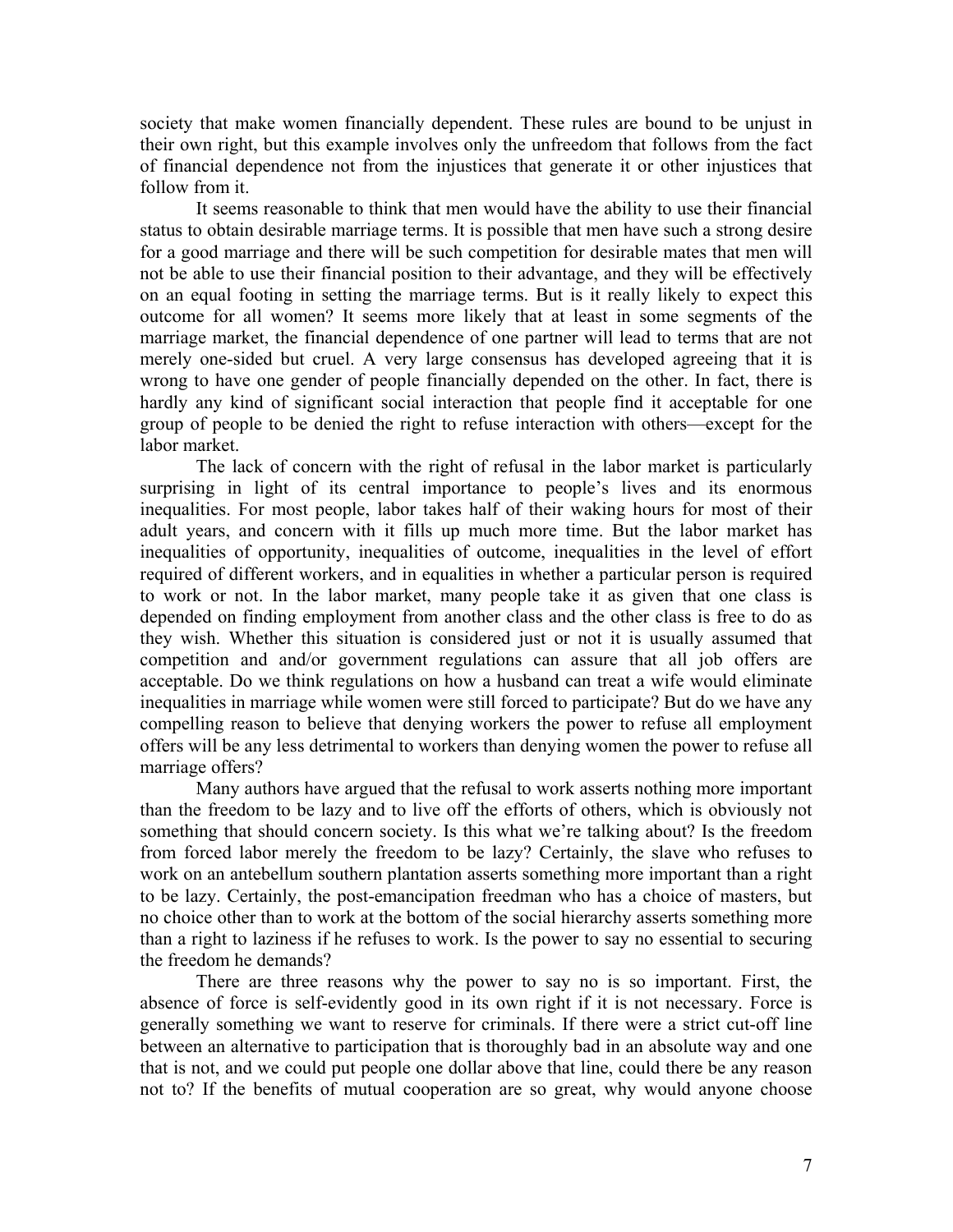something one dollar better than thoroughly bad? Second, the power to say no ensures that participation is actually voluntary. It ensures that the chosen alternative is acceptable not merely the least unacceptable. Third, it is a check to help ensure that interaction actually is mutually beneficial, fair, and reasonable. Society may make offers that are better than a person could do on his own, but not really fair and reasonable. The power to say no would not assure that offers are reasonable, but it would give the individual leverage that she would not otherwise both to demand better offers and to remain outside if the offers are not good enough.

There are several reasons why an individual might not be willing to participate in a joint project such as the labor market (this list is not meant to be exhaustive):

- **She might object to the goal of some of the goals of the joint social product.** For example, people who believe that society is too materialistic or too environmental.
- **She might contribute in some way that is not recognized or rewarded by the community.** For example, caregivers, volunteer workers, artists, etc.
- **She might not find the types of contribution open to her rewarding or fulfilling.** People whose only job opportunities are boring or low-status or both.
- **She might find the working conditions available to her are much more difficult or unpleasant than working conditions offered others.** People who are held to a contributory obligation and only given opportunities for difficult manual labor, while others are (for whatever reason) allowed to satisfy their contributory obligation with easier work.
- **She might want to contribute in way that is under-rewarded by the community.** People who would be willing to take jobs as say a manual laborer if the pay is reasonable to them, but it could also include people who believe society is too egalitarian and doesn't sufficiently reward their addition talents or efforts.
- **She might want to contribute in way that is well rewarded by the community, but the community does not allow her to contribute in this way.** Someone who has low-paid opportunities, but believes she is capable other more highly rewarded occupations.
- **She might object to the place offered to her in a hierarchy.** Anyone who would rather not cooperate with others if it involves subordination.
- **She might object that luck plays too much of a role in determining her place in society.** Anyone whose position in society is effected by bad luck.
- **She might object to the level of effort required by society.** A person who believes that the effort demanded of her is too large, or that no one else works hard enough, or that extra efforts are not rewarded sufficiently. It could also include someone who's central life goals are different from those of the joint project, and who finds the time demand by society is a significant interference with her ability to reach her own goals.
- **She might simply be lazy and unwilling to work at the terms offered.**

All but the last seem like reasonable objections. Perhaps society has set unreasonable conditions, but maybe the objector is being unreasonable? How do we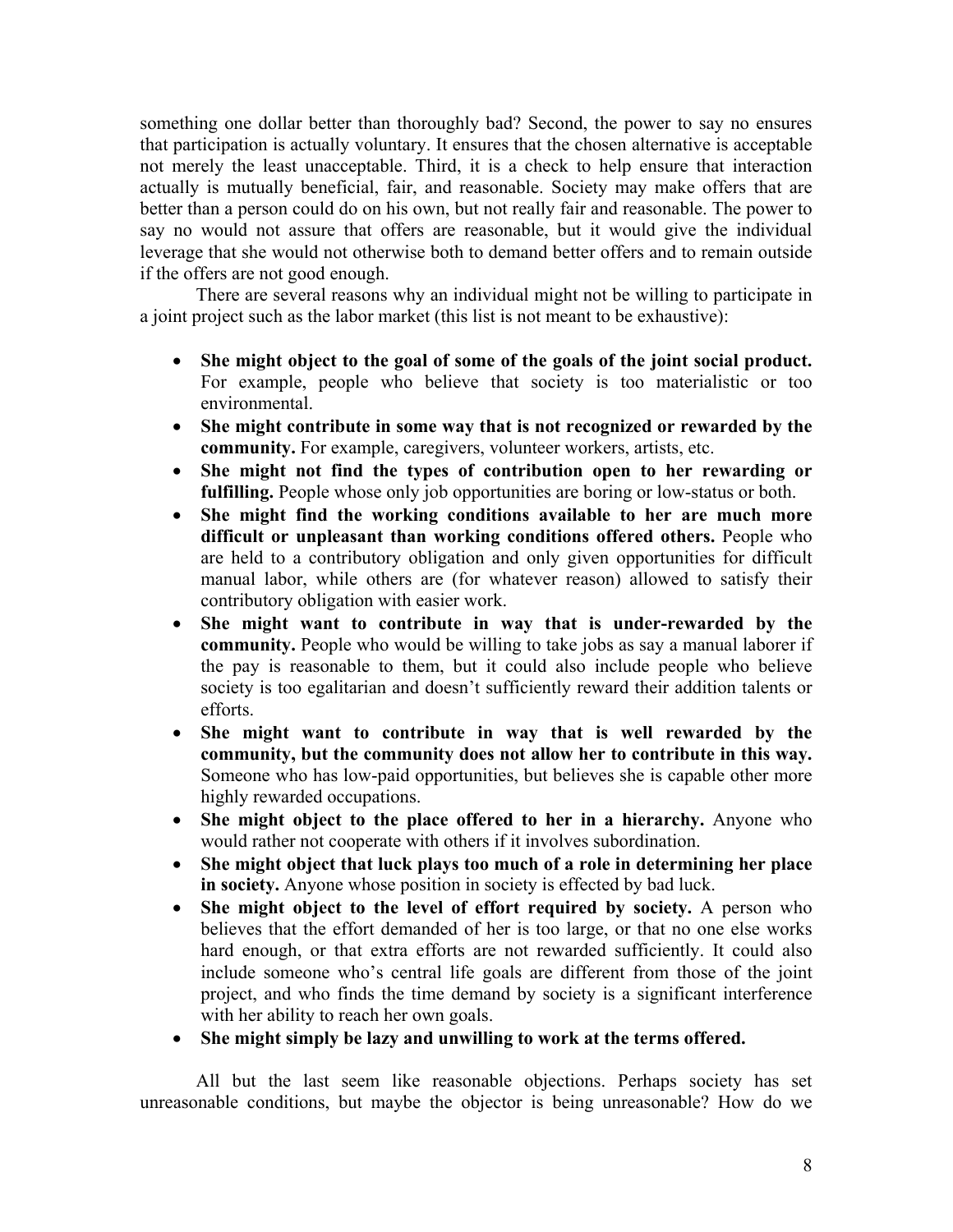know in each case? Even in the case of laziness, how can we be certain whether the individual is lazy or society offers her too little to make the effort worth her while? A contributory obligation denies the individual the right to object, and therefore the right to individually negotiate terms as well. Without effective control self-ownership, an individual lacks the right to refuse on these or any other grounds. She can appeal to whatever authority society has decided to set up, but if that authority rules against her, she is forced.

A contributory obligation, backed up by a threat of homelessness forces individuals into the kind of desperate trade that most egalitarians decry if it is the result of the private market. Because a person's occupation so much of the time of her life her life, denying an individual the power to say no to the options presented her by society, should be recognized as making her significantly unfree even if other principles of justice make it necessary. For those with good jobs who feel adequately rewarded, this barely noticeable, but to those with fewer and less attractive options open to them, this unfreedom can become an extremely serious as are forced into a life of more difficult, less fulfilling, and less appreciated work than what others can expect.

The argument so far is meant to show that freedom as independence is an important concern of social justice. It is not meant to be a conclusive argument for a government policy to secure the right to say no for everyone. There could be other concerns that justify restrictions on freedom as independence. Chapters 5 to 8 consider when and whether such conditions are sufficient. Part Two of this chapter examines how this theory of freedom relates to others.

#### **Part Two**

This section considers the relationship between freedom as effective control self ownership, and other theories of or involving freedom, including Robert Nozick's freedom as nominal self ownership, Joseph Raz's autonomy, Pettit's freedom as nondomination, and issues of freedom in democratic egalitarian and liberal egalitarian theories of Elizabeth Anderson, Stuart White and John Rawls.

2A. Robert Nozick promotes liberty as formal or nominal self-ownership with little apparent concern for effective control self-ownership. His ideal is a state in which government recognizes natural property rights that exist prior to and/or regardless of government. The state should make the fewest laws formally restraining what individuals can do within that set of property rights. He claims that the legitimate concern of social justice is not with the pattern of outcomes, but with whether actions by which it came about were just, and uses this to argue that no redistribution is necessary (Nozick 1974). However, at the only point in which he addresses whether the acquisition of property in an industrial society involuntarily takes away the right of individuals to use land for subsistence (the closest he comes to considering independence), he concedes that there is such a right and that acquisition interferes with it. But defends his version of a property rights economy, based on the *pattern* of distribution. He argues that compensation is due only to those to whom "the process of civilization was a *net loss*" (pp. 178-179, note). He cites a number of benefits of the market economy (p. 177) and asserts that they are enough so that no compensation is due (p. 182). Thus, he tries to reduce issues of the freedom of the propertyless class to an empirical question of whether the standard of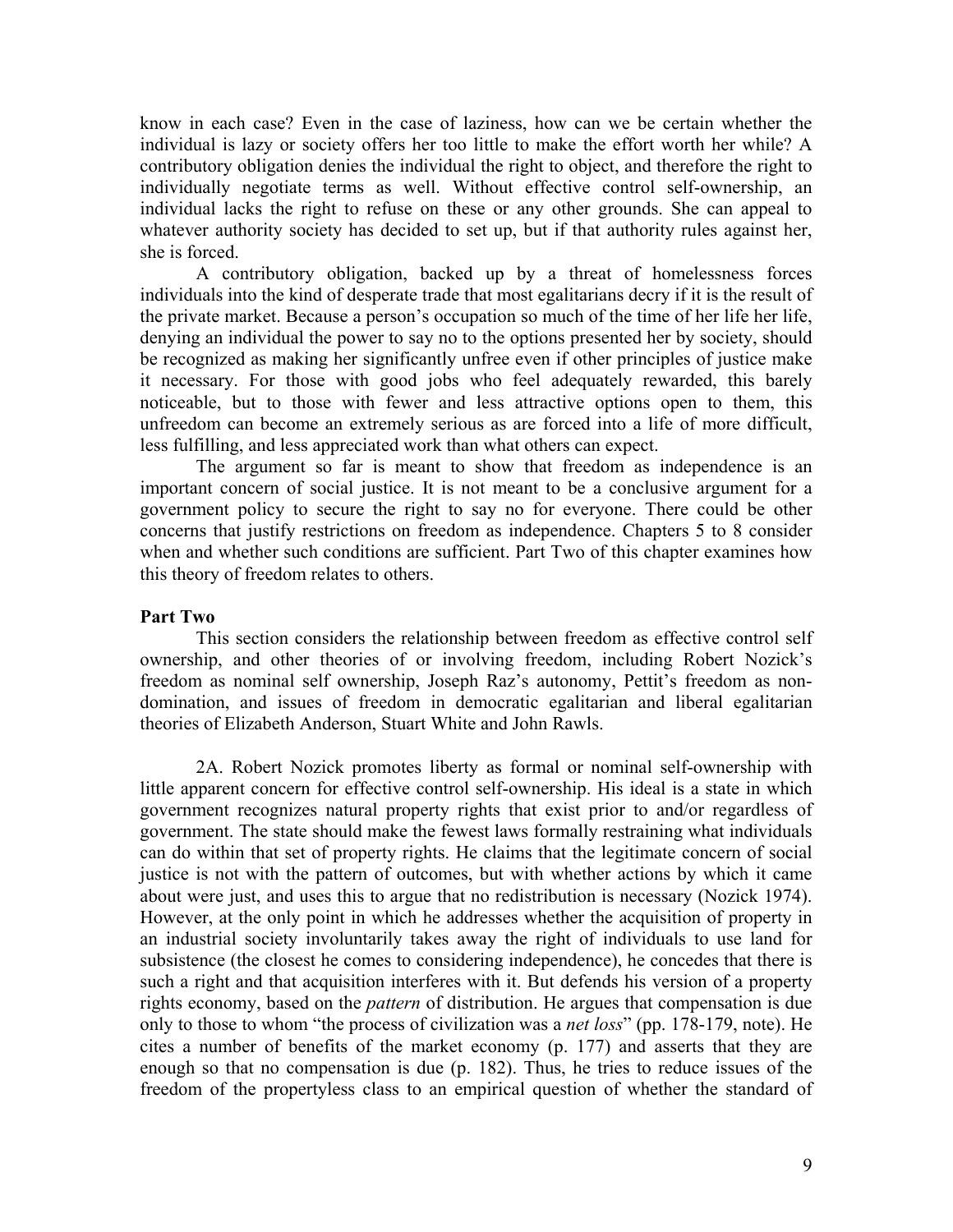living of workers is increased by the market economy. Even of the face of it, the assertion is not obviously true. Are we sure that all people in the entire global economy (even the homeless in New York and the sweatshop workers in Indonesia) lead happier, more fulfilling lives than all the remaining hunter-gathers in Borneo? Are we sure that is true in all possible market economies? Did every Victorian industrial worker lead a better life than the virtually toil-free Polynesians at the time?

Nozick's attempt to turn individuals' need for independence into an empirical question misses the point—misses his own point. The relevant question is not about standards of living but freedom. A subsistence farmer or a hunter-gatherer has freedom as independence. She might not be free from work as toil, but she is free from work as labor in the sense of accepting a subordinate position to employers who control access property.<sup>[4](#page-9-0)</sup> A worker with an unattractive list of available employment options, who must accept one to survive, has been denied freedom as independence by others' appropriation of external assets. If workers had a right to it, as Nozick concedes they do (pp. 178-179 note), no "end-state principle," no "pattern of distribution," no post-trade standard of living can justify taking away their freedom. Prisoners with luxuries are still prisoners even if they have more luxuries than when they were free. Nozick is right to criticize endstate principles, but to do so, he must subject his principle of appropriation to the same standard. He must look the pre-trade starting point of workers in terms of freedom, not their end-state standard of living. If so, there is no question of whether propertyless workers are made worse off by the appropriation of other in pre-trade terms: the pre-trade starting point of propertyless workers is much lower than the pre-trade starting point of people with independent access to external assets: they are worsened by the appropriation of others. Therefore, there is no empirical assurance that their end-state standard of living will be better than someone with such access, but more importantly they are less free, because they cannot say no to the terms of cooperation set by others.

2B. Joseph Raz (1986) conceives of freedom as autonomy, which is mostly broader but in some ways narrower than freedom as independence. Autonomy, as he defines it is, is essentially mastery of one's own life: "The autonomous person is (part) author of his own life," pursues self-chosen goals and relationships as opposed to making coerced choices or drifting through life without exercising the capacity to make choices (pp. 369-371). Raz establishes three components of the conditions of autonomy, "Appropriate mental abilities, an adequate range of options, and independence" (p. 372). His version of independence is not well defined (pp. 377-8), but it is clear from his description of an autonomous agent that his notion of independence is similar to the one considered here, "The autonomous agent is one who is not always struggling to maintain the minimum conditions of a worthwhile life. The more one's choices are dictated by personal needs, the less autonomous one becomes" (pp. 155-157). But beyond maintaining independence, he believes people have two positive duties: to help create the inner capacities necessary for an autonomous life, and to create an adequate range of options (p. 408).

These two theories of freedom need not necessarily conflict. The extent to which they might depends on the extent to which those two positive duties require enough

 $\overline{a}$ 

<span id="page-9-0"></span><sup>&</sup>lt;sup>4</sup> Or to banks, to landlords, to consumer-clients, or even to a prescribed position in socialist or egalitarian system.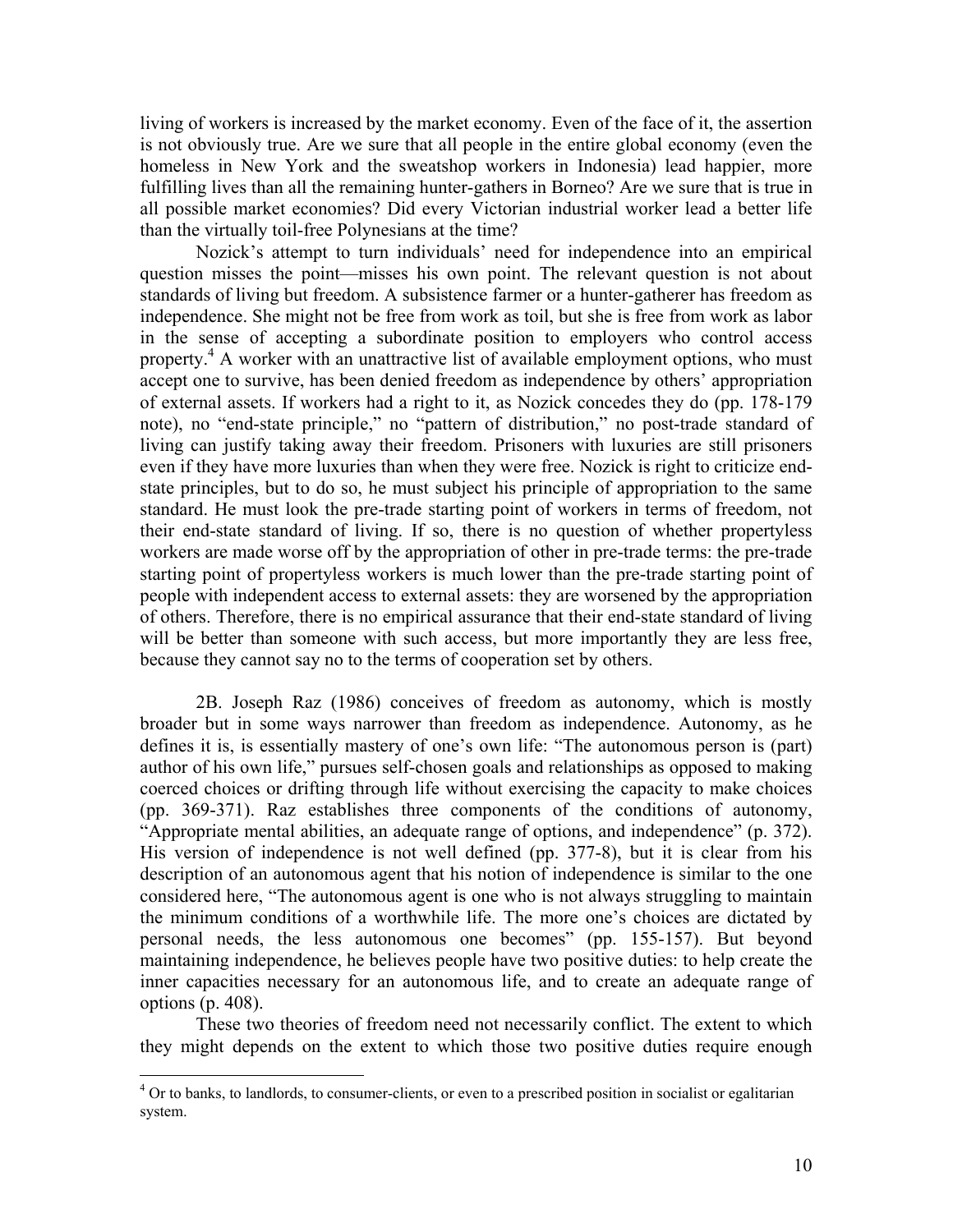coercion to threaten individual freedom. I do not intend to explore that question in any detail, but I offer some skepticism about Raz's arguments for the acceptability of coercion. First, he argues, "Since individuals are guaranteed adequate rights of political participation in the liberal state and since such a state is guided by a public morality expressing concern for individual autonomy, its coercive measures do not express an insult to the autonomy of individuals" (p. 157). This argument seems a little too trusting. Just because the stated goal of democracy is concern for individual autonomy, doesn't mean the actual goal is, and even if the actual goal of the majority that controls the state is the promotion of autonomy does not mean that its conception of it accords with conceptions by various minorities, and it cannot insure that their concerns will not be ignored. Second, he argues that the harm principle can be extended to cover duties. If people have duties to each other, the failure to fulfill those duties should be considered harm. As long as the state uses coercion to ensure that individuals fulfill their duties, it does not violate the harm principle. This argument is semantically challenging. Normally, not harming is understood as clearly different than fulfilling a duty to help. It would be simpler to understand duties as an important exception to the no-harm principle even if justified. Chapter 7 addresses the question of whether and which positive duties can coexist with or are a justifiable exceptions to freedom as independence.

Although personal independence need not conflict with autonomy, a system giving priority to effective independence implies that if securing independence is not enough to secure autonomy, the state should first look to non-coercive or nonindependence-threatening policies to increase the other aspects of autonomy.

In another way, autonomy, as Raz defines it, is narrower than independence. He contends that an autonomous person should have an adequate range of options, but that no one particular option is necessary for it. To consider a problem with this way of look at options, suppose society allowed 999 out of 1000 religions, creeds, or political belief systems, but that the one they prohibited was the one you believed in. Or, you are allowed to engage in millions of activities, but you can never have sex. In some cases it seems, freedom requires not only that individuals have access to a range of options, but to all possible options. Although Raz contends that no one option is essential to autonomy, he says that a person "can be autonomous only if he believes that he has valuable options to choose from" (p. 412). Does this clause give an individual the permanent right of refusal until he finds the one option that appeals to him? If so, autonomy is very much in accord with the right to say no, but the idea that no one option is required for autonomy is not very meaningful. If not, there is a serious conflict between autonomy and freedom as independence, but the idea that the individual's opinion on whether the list of options is valuable is not very meaningful.

2C. Republicans such as Pettit (1997) and Raventos and Casassas (2002), and Skinner (1998) promote a "freedom as non-domination" or as Skinner calls it, "libertas." Skinner's definitions (which he traces back as far as Livy) sounds similar to freedom as independence: the ability "to stand upright by means of one's own strength without depending on the will of anyone else" (p. 43). Republican freedom is narrower than ECSO freedom because of the personal nature of the domination that concerns republicans. Thanks to Pettit's very clear explanation in the appendix to chapter two of his book (Pettit 1997, pp. 78-79), it is very easy to see the difference between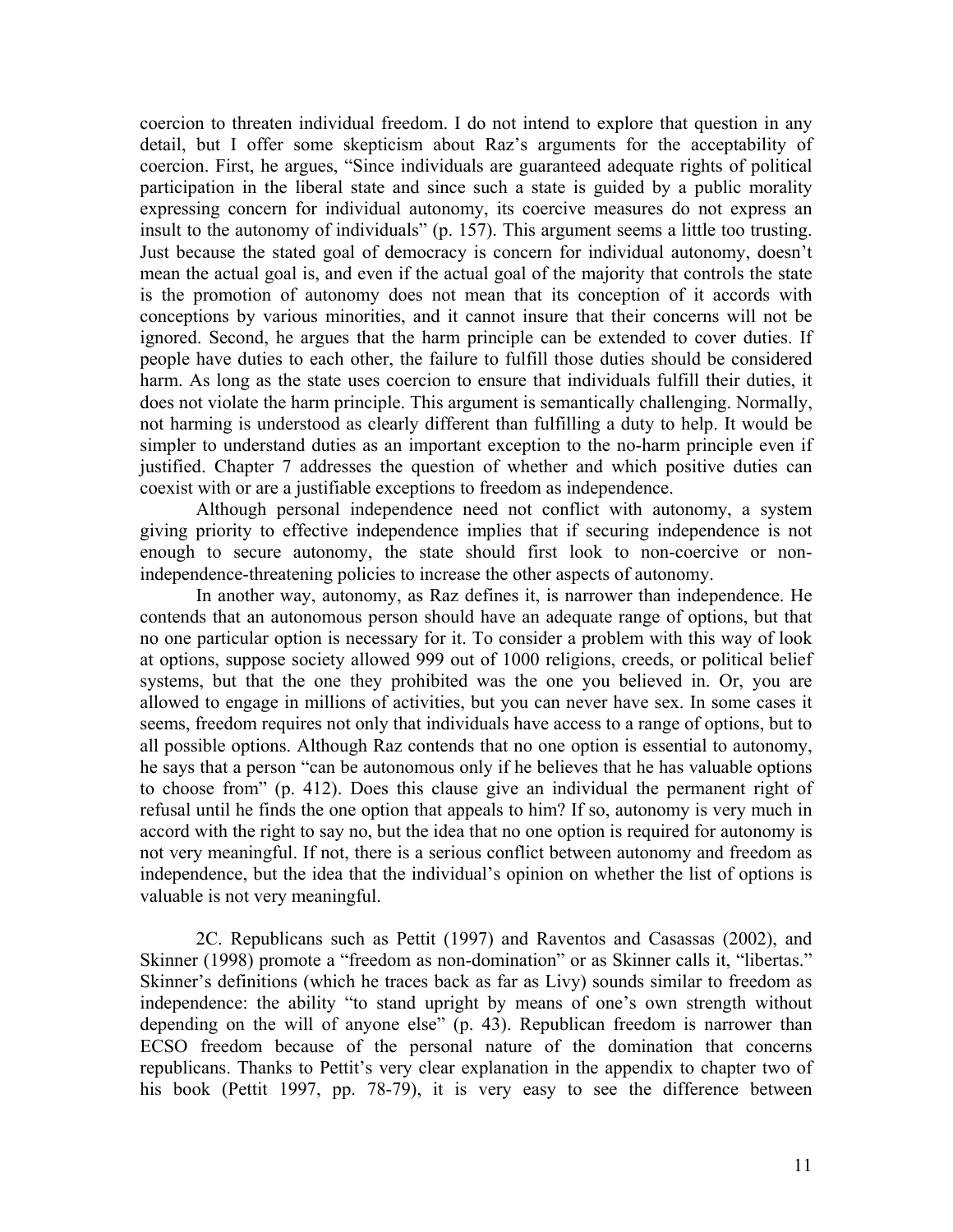independence and non-domination. He says that different conceptions of power can be differentiated by which side they come down on at five choice points or "OR" statements:

1. Power is possessed by an agent (person/group/agency) OR by a system

2. so far as that entity exercises OR is able to exercise

3. intentional OR non-intentional influence,

4. negative OR positive,

5. in advancing any kind of result whatever OR, more specifically, in helping to construct certain forms of agency OR shape the choices of certain groups

Then he defines dominating power—the kind republicans want to avoid—in terms of those five statements, "Power of this general kind exists when there is:"

1. an agent, person, or corporate

- 2. that is able to exercise
- 3. intentional influence
- 4. of a negative, damaging kind
- 5. in helping to shape what some other person or persons do.

In other words, one person is dominated by another (and therefore unfree) when another person or organized body is able to assert intentional influence (which elsewhere he calls arbitrary interference) that shapes another person's range of choices in a negative way. He dwells primarily on the difference between freedom as non-domination and freedom as noninterference at the second choice point, but the differences with freedom as independence appear at the first and third choice points.

The shortcoming of freedom as non-domination is illustrated by the misleading statement, "Non-domination is itself a form of power. It represents a control that a person enjoys in relation to their own destiny" (Pettit 1997, 69). Non-domination may be a power *in relation* to one's own destiny, but it does not assure anyone the power to *control* her own destiny. Actual control requires that a person is also free from unintentional and systematic factors that could potentially have an enormous effect on their ability to control their destiny. That is, non-domination stops short of independence on choicepoints 1 and 3, and therefore, as the following three examples illustrate, it misses some of the most important aspects of unfreedom existing in the world today.

First, return to Waldron's (1993) description of the homeless as being unfree in some of the most basic ways. He also argues convincingly that no one intentionally put the homeless in that position. Homelessness is an unintentional side effect of the way western society structures its property rights. The desperate situation of the homeless might or might not make them vulnerable to domination. People with land rights do not necessarily assert any more power over a homeless person than they would over any nonhomeless trespasser. Although people intentionally move the homeless off their land, they don't typically desire or intend the homeless to have no place to rest; they simply want any particular homeless person to rest somewhere else. A homeless person might be able to walk away from anyone who might specifically try to dominate her, but wherever she goes she will have to ask some else's permission to sleep or to urinate. There is no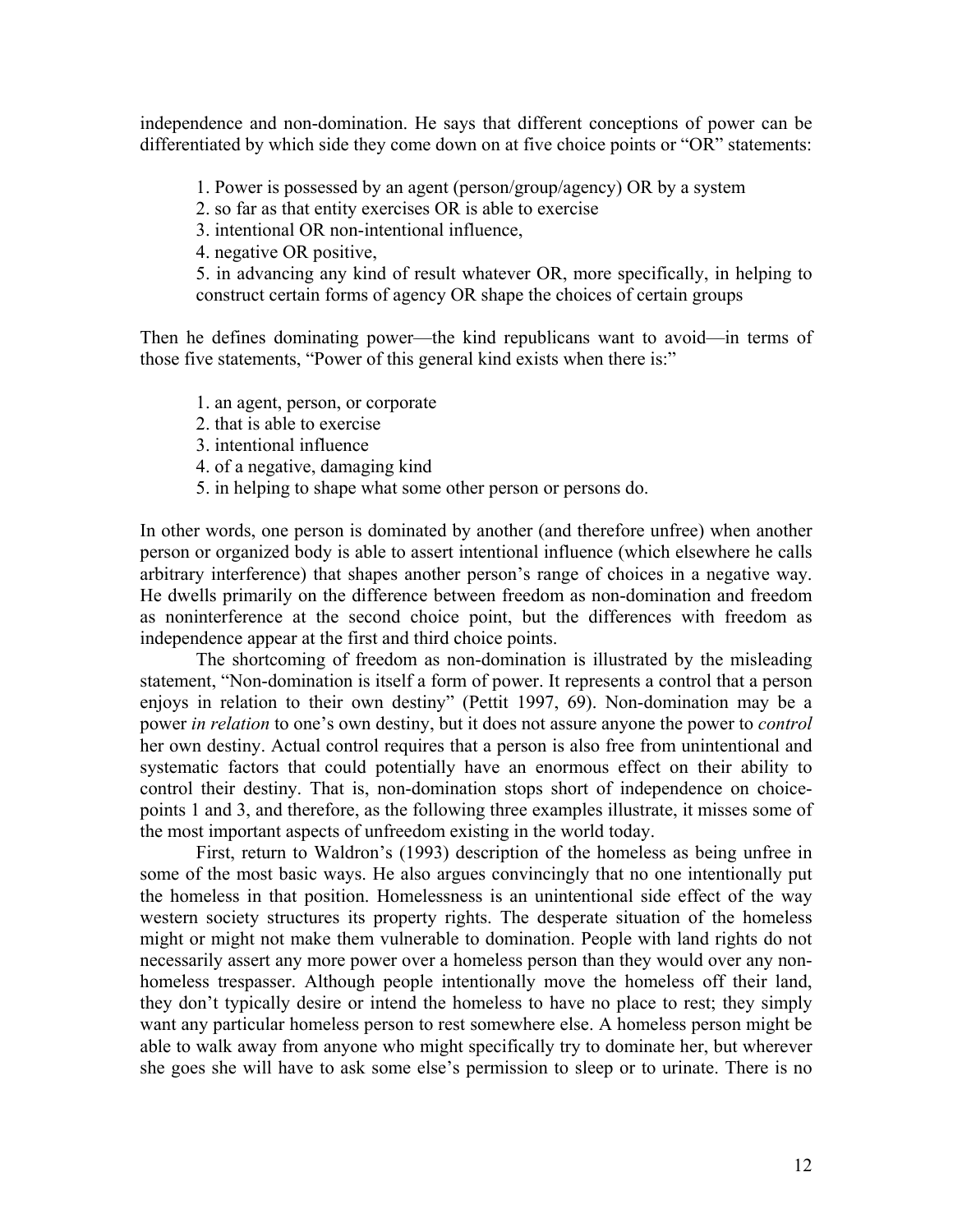assurance that homeless are never vulnerable to domination, but even if they aren't, their situation is bad enough, in terms of basic freedom, to warrant change.

Second, return to the example of a world in which women are financially dependent on marriage. It will almost certainly lead to dominating power in at least some marriages, but it may not lead to such power all marriages. Suppose it only affects the typical terms of marriage, affecting the share of the duties that the typical wife is expected to perform for the typical husband. If financial dependence force women to accept terms they would not otherwise accept in a marriage, it would has a detrimental effect on woman's freedom whether or not it makes them vulnerable to domination.

Third, Marxist exploitation does not require the kind of personal arbitrary interference that republicans consider. Firms and workers interact in a large competitive market that results from impersonal historical forces without any one oraganized agent making it so, but the competitive system based on classes of people with and without property puts the lower class in a position in which they must sell their labor to the propertied class. The system creates a reserve army of the unemployed that continually exerts downward pressure on wages. No one firm can arbitrarily chose the wage rate, nor can it hire all the unemployed, but the structure of trade between an otherwise desperate group of workers and an otherwise comfortable group of employers, allows employers to extract an unfair share of the product. Workers are free to accept low wages from any employer, but unable to escape their place in the social hierarchy. One need not carry this an additional step by arguing that this situation could lead to dominating power of one firm over its workers to see that it puts workers in the position of being substantially unfree, or to see that such a situation is objectionable whenever it exists.

When I look around, I do not see domination as central problem. There are some villains, but for the most part there are normal or even good people interacting in a dysfunctional system that gives some people very little control over their own life without necessarily giving dominating power to anyone else. Therefore, I do not find the republican conception of freedom compelling.

2D. At one point, John Rawls endorses the general idea of control self-ownership, "Extorted promises are void. … Unjust social arrangements are themselves a kind of extortion, even violence, and consent to them does not bind" (Rawls 1972, 343), but he does not advocate a policy to bring freedom as the power to say no into existence. He proposes a principle of fairness, which states that those who voluntarily accept the benefits of social cooperation have a corresponding obligation to contribute to it, but assuming the system of social cooperation is just, he offers no policy for those who do not wish to be a part of the system of social cooperation. "Those who surf all day off Malibu must find a way to support themselves and would not be entitled to public funds" (Rawls 1988). How are they supposed to "find a way" when the system of social cooperation has monopolized all available resources? He offers no answer. He seems confident that society can build a system so desirable and so fair that no one could reasonably reject it, and therefore he seems unconcerned that such a policy means that every individual is an involuntary participant, who has no individual control of the terms of her participation. He does not recognize that this makes individuals unfree over a hugely significant aspect of their lives, and he does not consider it an exception to his statement about extorted promises.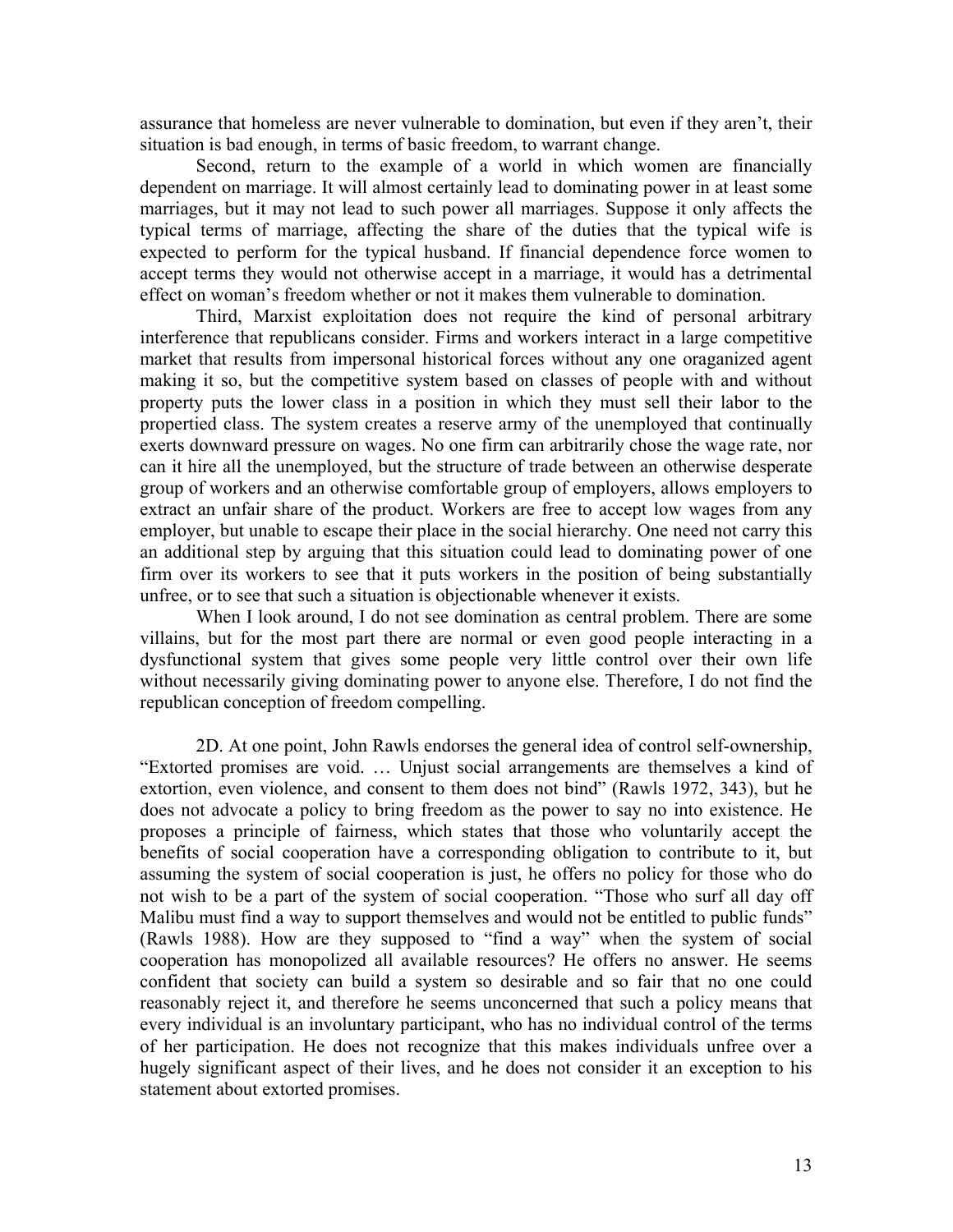2E. Like freedom as independence, Anderson's (1999) "democratic equality" concerns freedom in the sense of people's status as free individuals. She links freedom very closely with equality as freedom from oppression (pp. 288-289), "Once all citizens enjoy a decent set of freedoms, sufficient for functioning as an equal in society, income inequalities beyond that point do not seem so troubling in themselves" (p. 326). They are less troubling because people reach something very similar to status as free individuals, "Equals are not dominated by others; they do not live at the mercy of others' wills. This means that they govern their lives by their own wills, which is freedom" (p. 315). Anderson specifically sides with Waldron's assessment of homelessness as a threat to freedom, "Homelessness—that is, having only public dwelling—is a condition of profound unfreedom" (p. 318). But her definition of the status of a free person has an important difference with the one presented here.

Anderson states emphatically that all people will have access to the functionings, "Under democratic equality, citizens refrain from making intrusive, moralizing judgments about how people ought to have used the opportunities open to them or about how capable they were of exercising personal responsibility. It need not make such judgments, because it does not condition citizen's enjoyment of their capabilities on whether they use them responsibly. The sole exception to this principle concerns criminal conduct" (p. 327). Actually, there is a second exception in Anderson. Although she says that everyone will have *access* to these functionings, she allows that some people could "choose" to function at a lower level. She bases her notion of redistribution on mutual obligation, and therefore, she is willing to make redistribution conditional on fulfillment of a work obligation, and she considers those who do not fulfill it to be "choosing" to function at a lower level. Those who cannot work are not held to any such obligation, and she somehow believes that she can separate those who can and should be expected work from those who cannot without "making intrusive, moralizing judgments." Although the intrusive moralizing judgment of the modern political theorists she criticizes may be different, most, if not all, of the intrusive moralizing judgments made by the current welfare states across the industrialized world involve the separation of those who should from those who should not be held to a work requirement. Anderson can't have it both ways; there is no way to separate the sheep from the goats without moralizing. But contradicting her stand against moralizing judgments is not the central problem with Anderson's conception of freedom.

The central problem with "democratic equality," is that it makes freedom conditional. Anderson agrees that homelessness is a state of "profound unfreedom," and even goes to far as to say, "Only the commission of a crime can justify taking away a person's basic liberties and status as an equal in civil society. Even convicted criminals, however, retain their status as equal human beings, and so are still entitled to basic human functionings such as adequate nutrition, shelter, and medical care" (p. 327). Yet, she is willing to deny these functionings to those who refuse to work, even though her own words seem to imply it is a worse punishment than imprisonment. If, as we seem to agree, the homeless are unfree, and if society makes freedom conditional on performing some service to society, the acceptance of that condition is forced, and therefore, it violates her own contention that people should govern their own lives by their own wills. Anderson seems to believe that a democratically chosen work obligation cannot be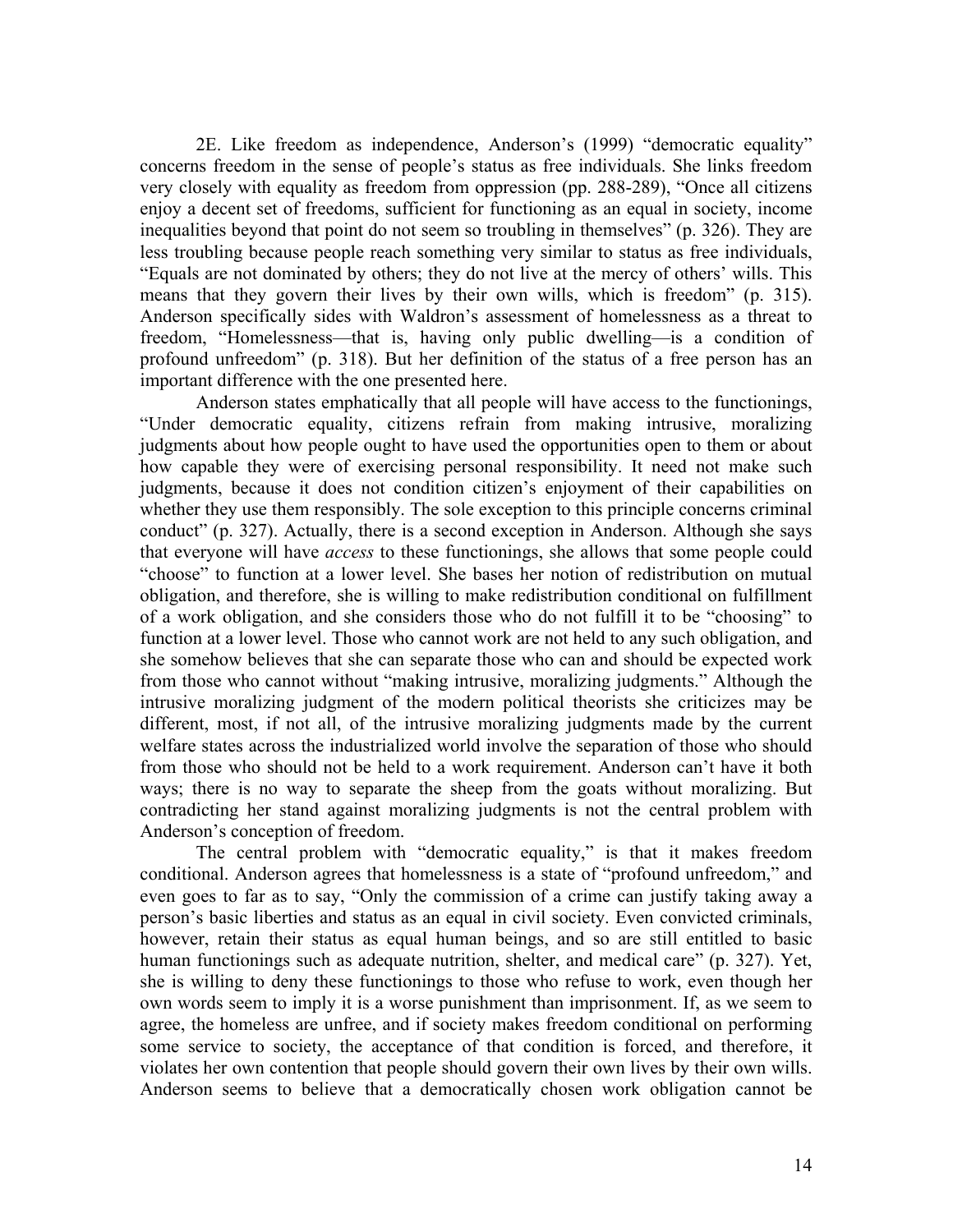oppressive, that it must be fair and reasonable, and that everyone should accept it. Clearly, freedom as independence is not a part of her notion from freedom from oppression. A work obligation with no reasonable right to refuse makes an individual a forced laborer, no matter who sets the conditions (a capitalist class, a socialist dictatorship, or a democratic egalitarian society with the best intentions in mind). Whether there are justifications for those conditions is not the subject of this chapter, only that even if justified, they have a profound effect on freedom. Anderson's characterization of homelessness in a democratic egalitarian society (unlike in our society) as a mere choice, sidesteps the issue of whether it has profound effect on freedom (like in our society), but she apparently believe that as long as there are an adequate range of democratically approved options, an individual is free even if she is forced to accept one item from a list determined by others.

2F. Stuart White makes the argument that variety provides freedom a little more explicit. He describes a society in which all people are obliged to work together for a joint project, and in which society is in turn obliged to ensure that everyone has a good choice of fulfilling occupations with a share in the ownership of the resources with which they work and a large minimum share of the social product. He calls it the elimination of the proletarian condition. Once workers are no less free than everyone else, and share sufficiently in the social product, they should be held to an obligation to work (White 2003). Yet, I am not convinced that any number of choices of work obligation makes a worker free. Take "The Sound of Music" for example. Suppose the newly united German state asks Mr. Van Trapp to perform his obligation to social cooperation by being the captain of a warship. Mr. Van Trapp feels the need to flee the country to avoid it. Certainly, he was made unfree. But could the Nazis have freed him by saying. "OK, you don't want to be the captain of a ship, would you like to be first mate? Second mate? Seaman? Cook? Infantry commander? Armaments supplier? Person who cleans the toilets at headquarters? …" Is there a number such that once the Nazis offer him that many choices of occupations, he becomes free even though he is obliged to contribute to the Nazi project? Does it matter whether there are millions of people in Austria who find all of these occupations fulfilling?

If Mr. Van Trapp objects to the goal of the joint project, no amount of choices no matter how equal they are, how willingly others accept them, or how many people believe they are reasonable—will make him free. Of course, we could have told the story the opposite way. Mr. Van Trapp could have been a Nazi living in America, Russia, or England who objected to the anti-Nazi project of those countries, and his story would have lacked its moral force, but the effect on his freedom would be in the same. The question seems to be: Was the force the Nazi's exerted on Mr. Van Trapp wrong because it was force, or because their joint project was so wrong? Suppose the Nazis were at that time very popular, and that a large majority of citizens believe they benefit from, and should be obliged to contribute to, the Nazi project. Certainly that would not make what they were doing right, but can some amount of national agreement make it acceptable to force everyone to participate whether they individually agree or not? It seems that a person who says yes is compelled to admit that they are putting some other principle ahead of freedom as independence.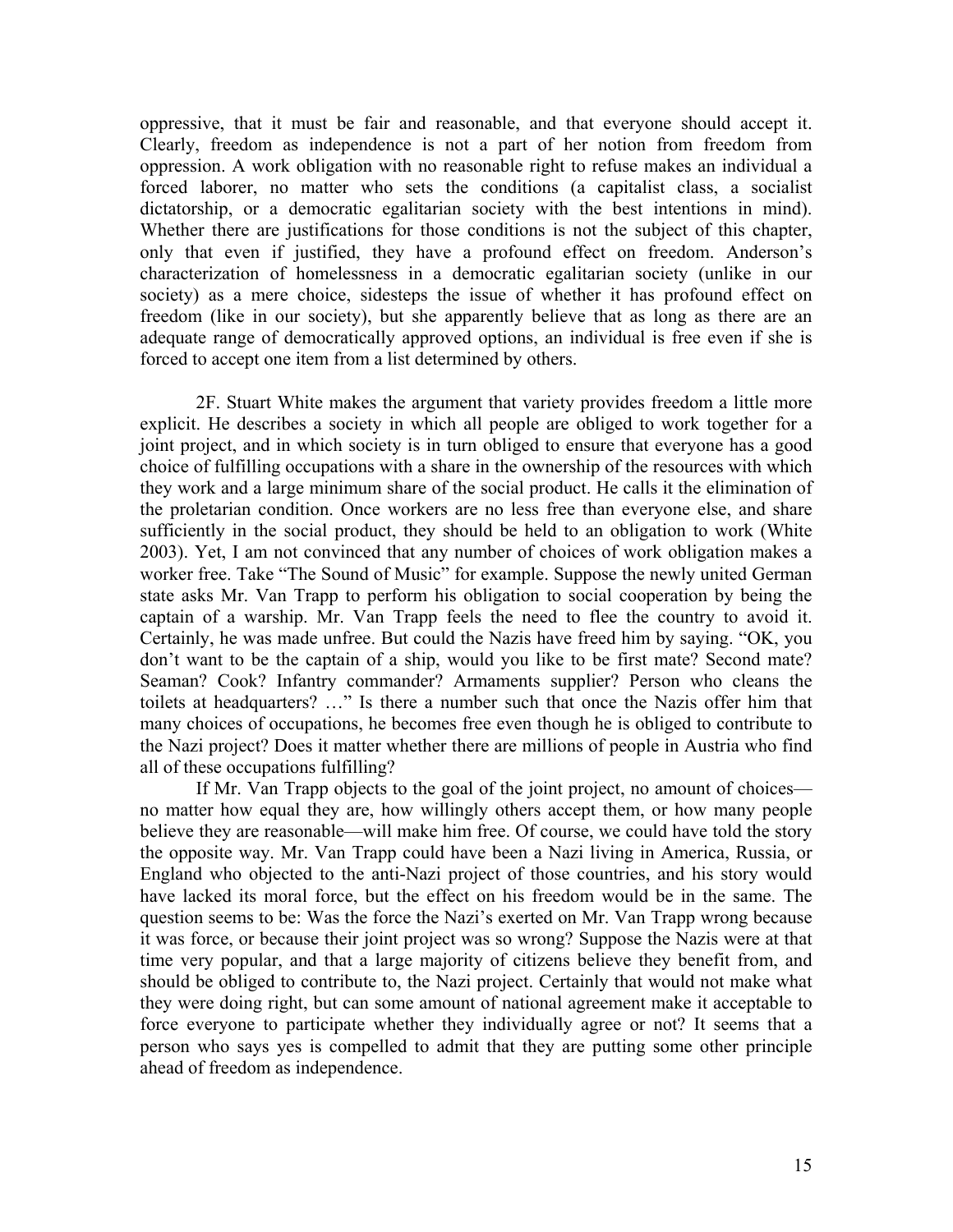In the reformation era it was common for both Catholic and Protestant nations to persecute members of the opposing group. Each objected to the other's persecution not on the grounds of freedom of religion (a concept which no one seemed to endorse at the time), but on the grounds that the state was persecuting the wrong religion. One can endorse a mandatory obligation to a joint project despite its effect on individual freedom, but one should recognize its effect on freedom. White could respond that the states he and the others advocate are not strictly ideological in the sense of a theocratic, Fascist, or even anti-Fascist state. They ask for a contribution to a state designed to further everyone's ability to pursue their own goals. It is true that that is a thin ideology, but it is still an ideology and one might object to the ideology or the terms it offers them.

Anderson (1999), White (2003), and Rawls (2001) all agree that the benefits of social cooperation are so great that no one reasonably deserves the freedom not to be a part of it. In this belief, Nozick (1974) is an unlikely ally. Nozick believe that an unregulated market with extreme inequality simply turns out that way; the others believe that a regulated egalitarian society can be made to turn out that way. Nozick argues that society today, is fair enough so that everyone without property is obliged to labor for those who do. The others say that that obligation is applicable only in a just society. This one is not just enough nor was any society in history just enough, but they are confident that we can build one that is just enough, and so we do not need to establish the right to object. Nozick offers individuals the freedom to find someone with property whose interaction one might find acceptable. Anderson, White, and Rawls offer involvement in the political process to determine what the terms of cooperation are, and the promise that the society will try to make the terms just. But neither offers the individual a way to live if she doesn't personally find the goals or the terms acceptable.

The promise that the majority set the terms of the work obligations of the poor does not ensure that they will get it right. A majority can be carved out of the middle and upper parts of the income distribution. It is easy for such a coalition to imagine a range of opportunities and working conditions that the lower classes ought to find acceptable, and to imagine that they give them due respect. But selfishness or a lack of understanding or empathy could make their choices less than reasonable. Attempted magnanimity does not give the lower class the freedom the right of refusal would. If someone at the bottom whose next best option is homelessness—feels the terms are unjust, she will not feel free. Whose opinion is more important? Is it important for the majority to think those at the bottom are free or is it more important that every individual feels herself free? Recent egalitarian literature has had great concern with cultivating feelings of solidarity from the middle and upper end of the income distribution for those receiving redistribution. And the method for cultivating solidarity is usually to make the poor jump through hoops, fulfilling some obligation, before they get access to the means of existence. What kind of feelings of solidarity will that cultivate on the part of those at the bottom? Those who work at the least rewarding jobs, who feel they deserve better, and who only accept those jobs because their other option is homelessness—will they, should they feel solidarity with the rest of us?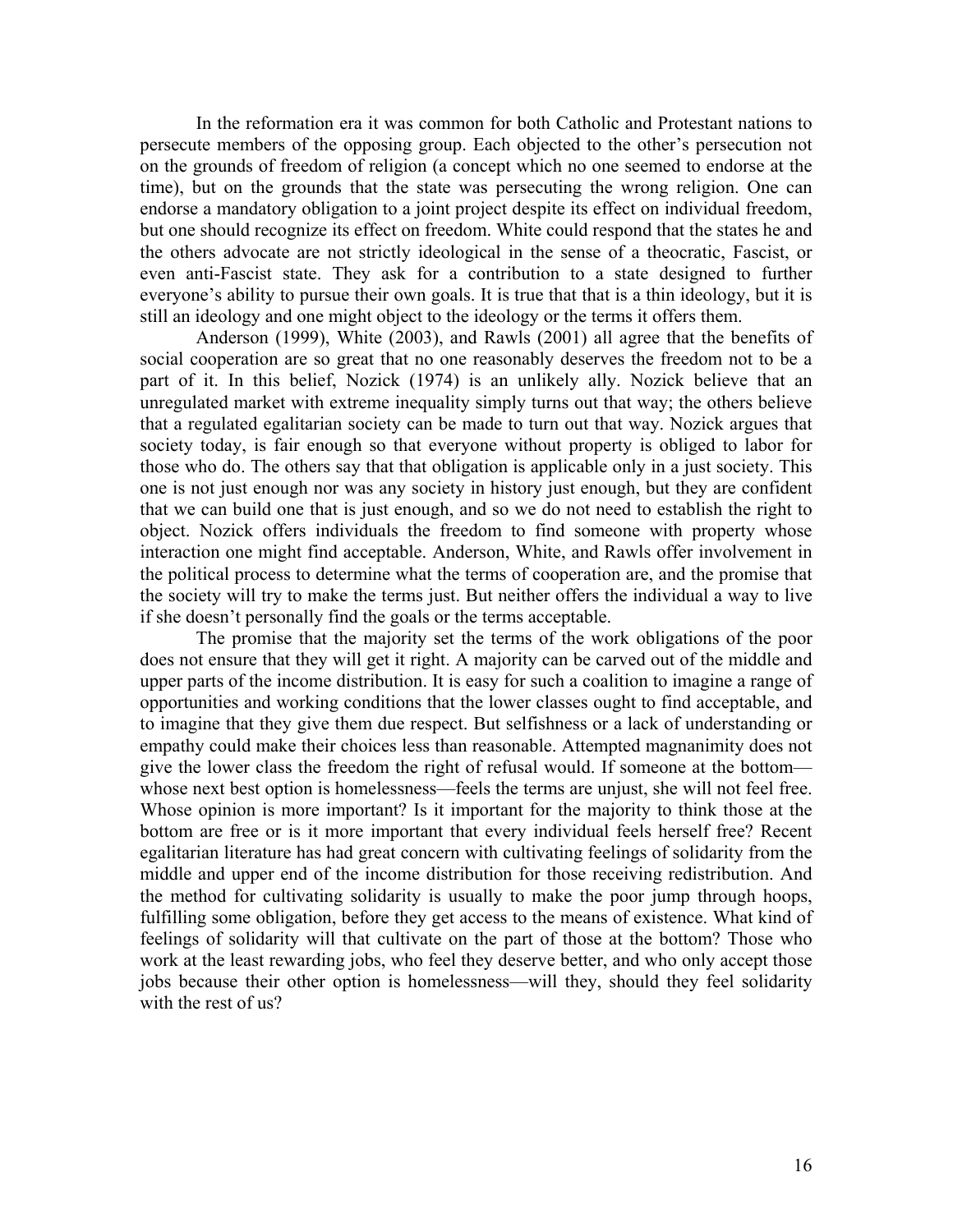## **Bibliography**

Anderson, E. S. (1999). "What is the Point of Equality?" Ethics **109**(2): 287-337.

Barry, B. (2003). Real Freedom and Basic Income. Real Libertarianism Assessed. A. Reeve and A. Williams. New York, Palgrave MacMillan**:** 53-94.

Christman, J. (1991). "Self-Ownership, Equality, and the Structure of Property Rights." Political Theory **19**(1): 28-46.

Cohen, G. A. (1988). History, Labor, and Freedom: Themes from Marx. Oxford, Clarendon Press.

Feinberg, J. (1979). Social Philosophy. Englewood Cliffs, NJ, Prentice-Hall.

Honore, A. (1987). Making Law Bind. Oxford, Oxford University Press.

Mill, J. S. (1965). The Essential Works of John Stuart Mill. New York, Bantam Books.

Nozick, R. (1974). Anarchy, State, and Utopia. New York, Basic Books, Inc.

Pettit, P. (1997). Republicanism: a theory of freedom and government. Oxford, Clarendon Press.

Raventos, D. and D. Casassas (2002). Republicanism and Basic Income: The Articulation of the Public Sphere from Repolitization of the Private Sphere. Nineth International Congress of the Basic Income Guarantee Network. Geneva.

Rawls, J. (1972). A Theory of Justice. Oxford, Oxford University Press.

Rawls, J. (1988). "The Priority of Right and Ideas of the Good." Philosophy and Public Affairs **17**(4): 251-276.

Rawls, J. (2001). Justice as Fairness: A Restatement. Cambridge, MA, Harvard University Press.

Raz, J. (1986). The Morality of Freedom. Oxford, Clarendon Press.

Rousseau, J.-J. (1984). A Discourse in Inequality. New York, Penguin Classics.

Skinner, Q. (1998). Liberty Before Liberalism. Cambridge, Cabridge University Press.

Smith, A. (1976). The Wealth of Nations. Oxford, Oxford University Press.

Spencer, H. (1872). Social Statics. New York, D. Appleton and Company.